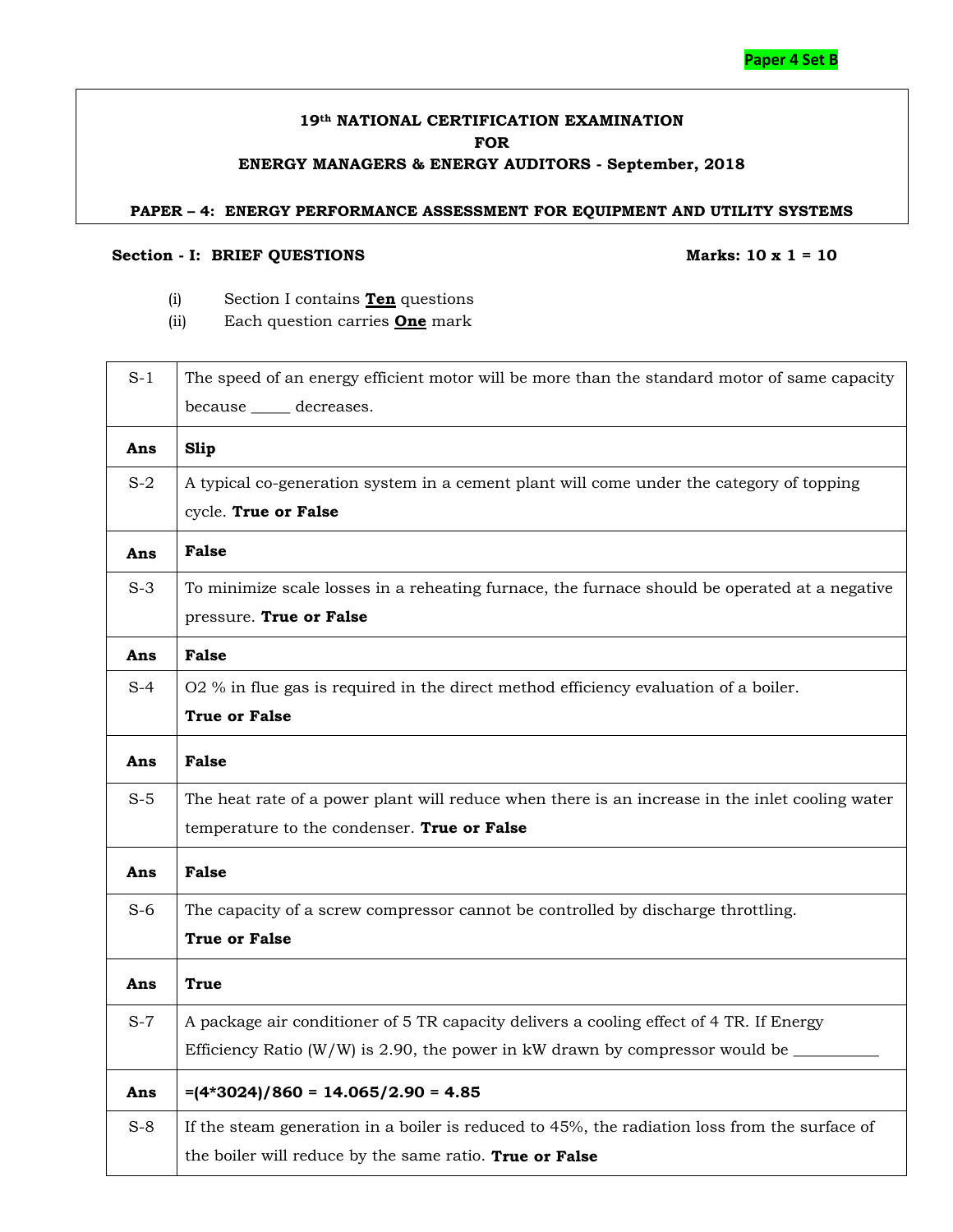| Ans    | <b>False</b>                                                                                                                                  |
|--------|-----------------------------------------------------------------------------------------------------------------------------------------------|
| $S-9$  | If the coal Gross Calorific Value is 4200 kcal/kg and specific coal consumption is 0.6<br>kg/kWh, what is the power station gross efficiency? |
| Ans    | $(860 / (4200 \times 0.6)) \times 100 = 34.12\%$                                                                                              |
| $S-10$ | If the measured input power of a 90 kW motor is 45 kW, then the calculated loading of the<br>motor is 50 $\%$ . True or False                 |
| Ans    | False                                                                                                                                         |

## **………. End of Section - I ………….**

# Section - **II:** SHORT NUMERICAL QUESTIONS Marks: 2 x 5 = 10

- (i) Section II contains **Two** questions
- (ii) Each question carries **Five** marks

| $L-1$ | Milk is flowing in a pipe cooler at a rate of 0.95 kg/sec. Initial temperature of the milk is<br>55 °C and it is cooled to 18 °C using a stirred water bath with a constant temperature of<br>10 °C around the pipe. Specific heat of milk is 3.86 kJ/kg °C. Calculate the heat transfer<br>rate (kCal/hr) and also Logarithmic Mean Temperature Difference (LMTD) of the exchanger. |  |  |  |
|-------|--------------------------------------------------------------------------------------------------------------------------------------------------------------------------------------------------------------------------------------------------------------------------------------------------------------------------------------------------------------------------------------|--|--|--|
|       | $= 0.95 * 3.86 * (55 - 18)$<br>Heat transfer in cooling milk<br>$= 135.7 \text{ kJ/sec}$<br>$= (135.7 * 3600)$<br>$= (488520 \text{ kJ/hr}) / (4.18)$<br>$= 116871$ kcal/hr                                                                                                                                                                                                          |  |  |  |
| Ans   | LMTD:<br>$DT1 = 55 - 10 = 45 °C$                                                                                                                                                                                                                                                                                                                                                     |  |  |  |
|       | $DT2 = 18 - 10 = 8 °C$                                                                                                                                                                                                                                                                                                                                                               |  |  |  |
|       | LMTD of the heat exchanger = $(45-8)/\ln(45/8) = 21.4$ °C                                                                                                                                                                                                                                                                                                                            |  |  |  |
|       |                                                                                                                                                                                                                                                                                                                                                                                      |  |  |  |
| $L-2$ | A coal based power plant A is having a Gross Unit Heat Rate of 2400 kCal/kWh with                                                                                                                                                                                                                                                                                                    |  |  |  |
|       | Auxiliary power consumption of 7 % whereas Plant B of same size and make, has an                                                                                                                                                                                                                                                                                                     |  |  |  |
|       | operating Net Heat Rate of 2500 kCal/kWh. In your opinion, which plant is more efficient                                                                                                                                                                                                                                                                                             |  |  |  |
|       | and why?                                                                                                                                                                                                                                                                                                                                                                             |  |  |  |
| Ans   | Gross Heat Rate of Plant A - 2400 kcal/kWh<br>Auxiliary Power Consumption - 7%                                                                                                                                                                                                                                                                                                       |  |  |  |
|       | Net Heat Rate of Plant $A = Gross$ Heat Rate/(1- APC)<br>$= 2400/(1 - 0.07)$<br>$= 2580.65$ kcal/kWh                                                                                                                                                                                                                                                                                 |  |  |  |
|       | Therefore, Plant B is more efficient with a lower Net Heat Rate of 2500 kcal/kWh than that of<br>Plant A (2580.65 kcal/kWh).                                                                                                                                                                                                                                                         |  |  |  |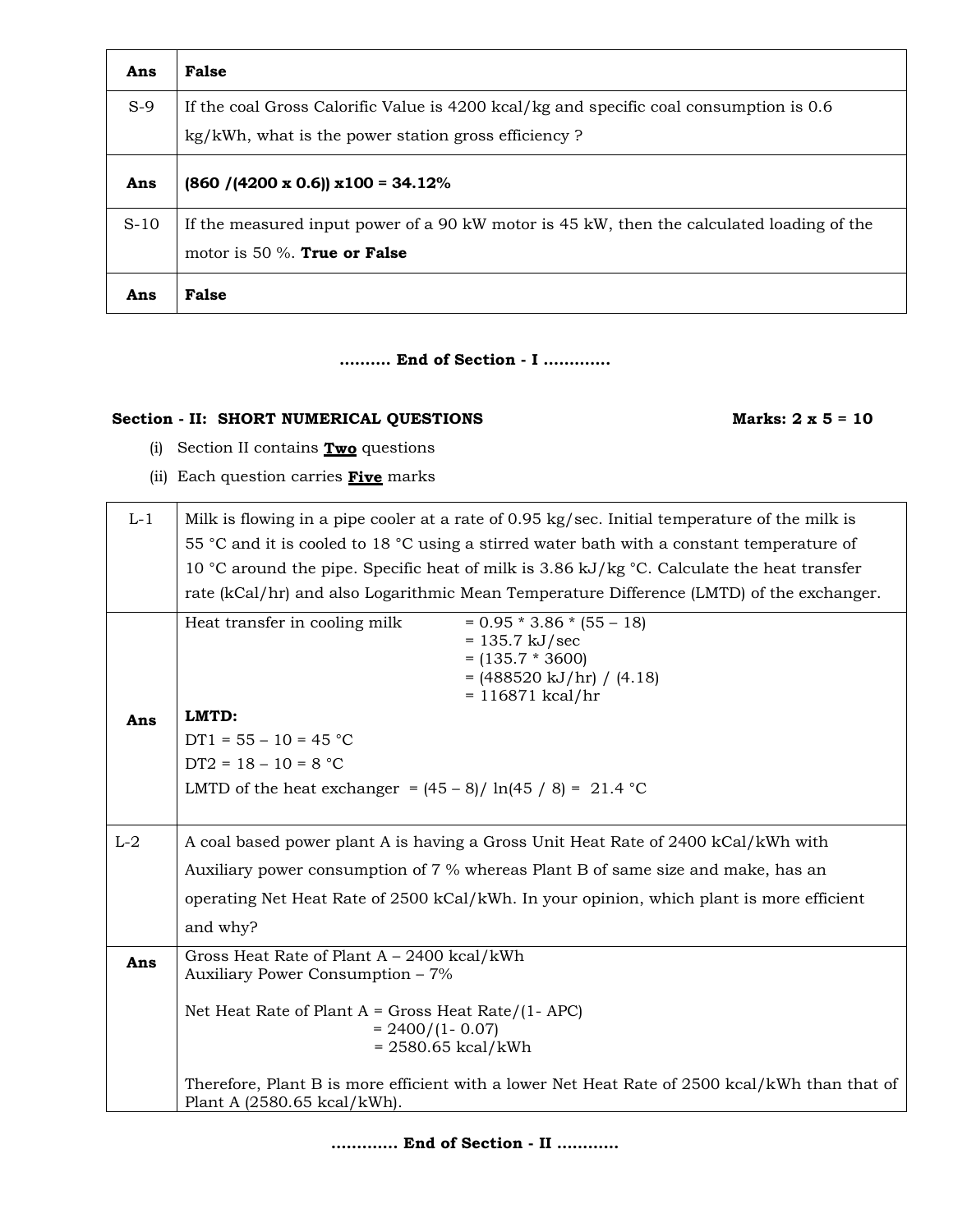- (i) Section III contains **Four** questions
- (ii) Each question carries **Twenty** marks

| $N-1$ | In a process industry, the wet products are to be dried in a drier. The plant has a pressurized<br>hot water boiler which supplies hot water at 145 °C to the heating coils in the drier. The return<br>water to the boiler is at a temperature of 110 $\degree$ C. The boiler is fired by saw dust briquettes. |     |                               |  |  |
|-------|-----------------------------------------------------------------------------------------------------------------------------------------------------------------------------------------------------------------------------------------------------------------------------------------------------------------|-----|-------------------------------|--|--|
|       | The other relevant data are given below.                                                                                                                                                                                                                                                                        |     |                               |  |  |
|       | • Fuel firing rate                                                                                                                                                                                                                                                                                              | $=$ | $375$ kg/hr                   |  |  |
|       | $\bullet$ O <sub>2</sub> in flue gas                                                                                                                                                                                                                                                                            | $=$ | 12.2 %                        |  |  |
|       | • CO in flue gas                                                                                                                                                                                                                                                                                                | $=$ | 189 ppm                       |  |  |
|       | • $CO2$ in flue gas                                                                                                                                                                                                                                                                                             | $=$ | 8.5 %                         |  |  |
|       | • Avg. exit flue gas temperature                                                                                                                                                                                                                                                                                | $=$ | 235 <sup>0</sup> C            |  |  |
|       | • Ambient temperature                                                                                                                                                                                                                                                                                           | $=$ | 31 <sup>0</sup> C             |  |  |
|       | • Humidity in ambient air                                                                                                                                                                                                                                                                                       | $=$ | $0.0204$ kg / kg dry air      |  |  |
|       | • Gross Calorific Value of ash                                                                                                                                                                                                                                                                                  | $=$ | 800 kCal/kg                   |  |  |
|       | Radiation & other unaccounted losses                                                                                                                                                                                                                                                                            | $=$ | $0.5\%$                       |  |  |
|       | • Specific heat of flue gas                                                                                                                                                                                                                                                                                     | $=$ | $0.23$ kCal/kg <sup>0</sup> C |  |  |
|       | Fuel (briquettes) Ultimate Analysis (in %)                                                                                                                                                                                                                                                                      |     |                               |  |  |
|       | $\bullet$ Ash                                                                                                                                                                                                                                                                                                   | $=$ | 8.0                           |  |  |
|       | Moisture                                                                                                                                                                                                                                                                                                        | $=$ | 7.5                           |  |  |
|       | • Carbon                                                                                                                                                                                                                                                                                                        | $=$ | 45.3                          |  |  |
|       | Hydrogen<br>$\bullet$                                                                                                                                                                                                                                                                                           | $=$ | 4.4                           |  |  |
|       | Nitrogen                                                                                                                                                                                                                                                                                                        | $=$ | 1.4                           |  |  |
|       | Oxygen                                                                                                                                                                                                                                                                                                          | $=$ | 33.3                          |  |  |
|       | Sulphur                                                                                                                                                                                                                                                                                                         |     | 0.1                           |  |  |
|       | Gross Calorific Value of saw dust briquette<br>$\bullet$                                                                                                                                                                                                                                                        | =   | 3500 kCal/kg                  |  |  |
|       | Calculate the hot water circulation rate $(m^3/hr)$ in the boiler.                                                                                                                                                                                                                                              |     |                               |  |  |
|       |                                                                                                                                                                                                                                                                                                                 |     |                               |  |  |
| Ans   | Theoretical air required for complete combustion<br>1.                                                                                                                                                                                                                                                          |     |                               |  |  |
|       | = $[(11.6xC) + {34.8x(H2 - O2/8)} + (4.35xS)]/100$ kg/kg of coal                                                                                                                                                                                                                                                |     |                               |  |  |
|       | $= [(11.6 \times 45.3) + (34.8 \times (4.4 - 33.3/8)) + (4.35 \times 0.1)] / 100$                                                                                                                                                                                                                               |     |                               |  |  |
|       | $= 5.34$ kg / kg of briquette.                                                                                                                                                                                                                                                                                  |     |                               |  |  |
|       | Excess air supplied<br>2.                                                                                                                                                                                                                                                                                       |     |                               |  |  |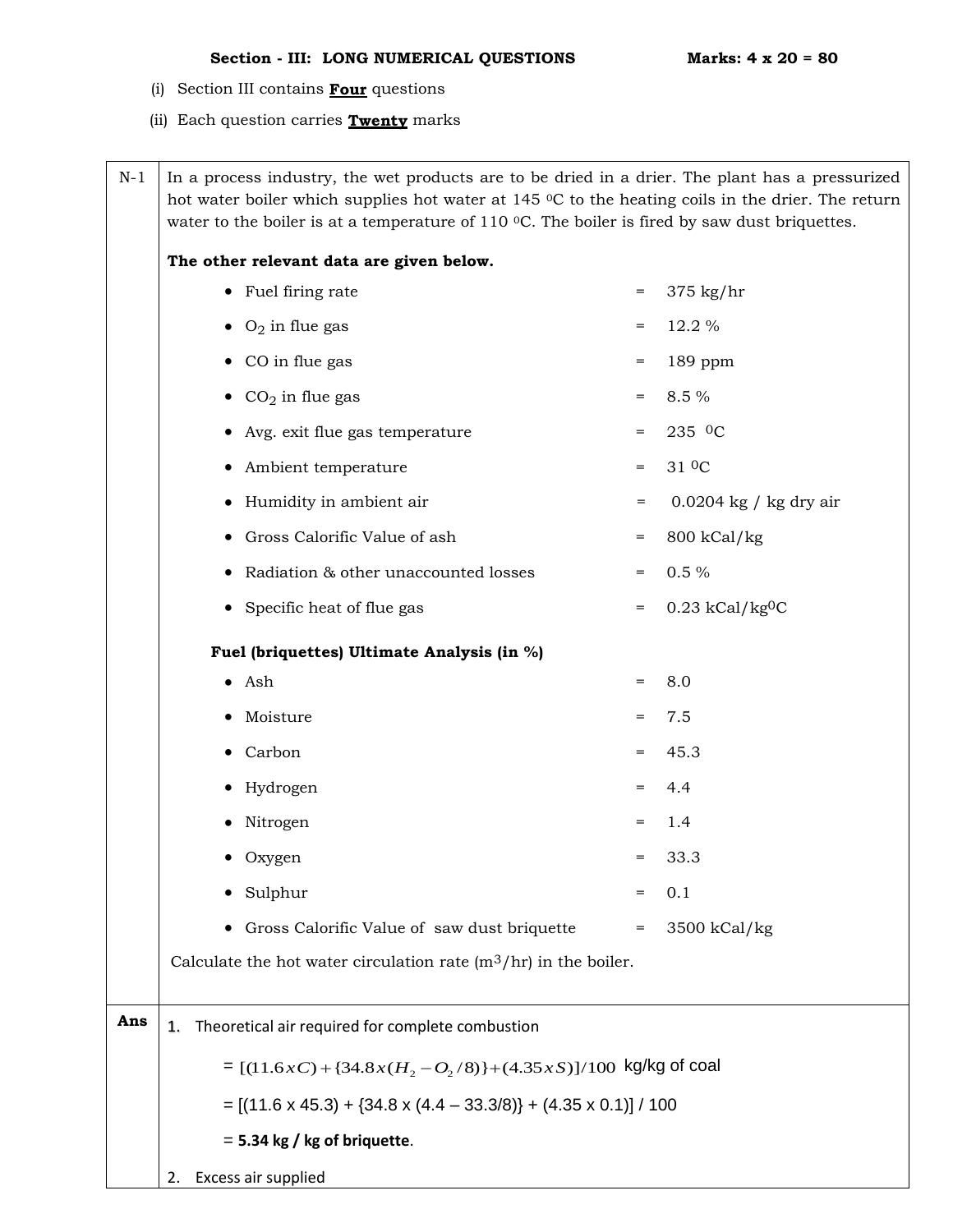| Actual O <sub>2</sub> measured in flue gas                                                                                                                                                    | $= 12.2 \%$                                                                              |
|-----------------------------------------------------------------------------------------------------------------------------------------------------------------------------------------------|------------------------------------------------------------------------------------------|
| % Excess air supplied (EA)                                                                                                                                                                    | $=\frac{O_2\%}{21-O_2\%}\times100$                                                       |
|                                                                                                                                                                                               | $=\frac{12.2\%}{21-12.2\%}\times 100$                                                    |
|                                                                                                                                                                                               | 138.6%<br>$=$                                                                            |
| Actual mass of air supplied<br>3.                                                                                                                                                             |                                                                                          |
|                                                                                                                                                                                               | $=$ {1 + EA/100} x theoretical air                                                       |
|                                                                                                                                                                                               | $=$ {1 + 138.6/100} x 5.34                                                               |
|                                                                                                                                                                                               | 12.74 kg/kg of briquette<br>$=$                                                          |
| To find actual mass of dry flue gas<br>4.                                                                                                                                                     |                                                                                          |
| Mass of dry flue gas = Mass of $CO2 +Mass$ of N <sub>2</sub> content in the fuel+<br>Mass of $N_2$ in the combustion air supplied + Mass of oxygen in flue<br>gas + Mass of $SO2$ in flue gas |                                                                                          |
| $= \frac{0.453 \times 44}{12} + 0.014 + \frac{12.74 \times 77}{100} + \frac{(12.74 - 5.34) \times 23}{100} + \frac{0.001 \times 64}{32}$                                                      |                                                                                          |
| $= 13.19$ kg / kg of briquette                                                                                                                                                                |                                                                                          |
| To find all losses<br>5.                                                                                                                                                                      |                                                                                          |
| a) % Heat loss in dry flue gas (L1) $= \frac{m x C_p x (T_f - T_a)}{G C V \text{ of } fuel} x 100$                                                                                            |                                                                                          |
|                                                                                                                                                                                               | $= \frac{13.19 \times 0.23 \times (235 - 31)}{3500} \times 100$                          |
|                                                                                                                                                                                               |                                                                                          |
|                                                                                                                                                                                               | $= 17.68 %$                                                                              |
| b) % Heat loss due to formation of water from $H_2$ in fuel (L2)                                                                                                                              |                                                                                          |
|                                                                                                                                                                                               | $= \frac{9 \times H_2 \times \{584 + C_p (T_f - T_a)\}}{GCV \text{ of fuel}} \times 100$ |
|                                                                                                                                                                                               | $=\frac{9 \times 0.044 \times \{584 + 0.45 (235 - 31)\}}{3500} \times 100$               |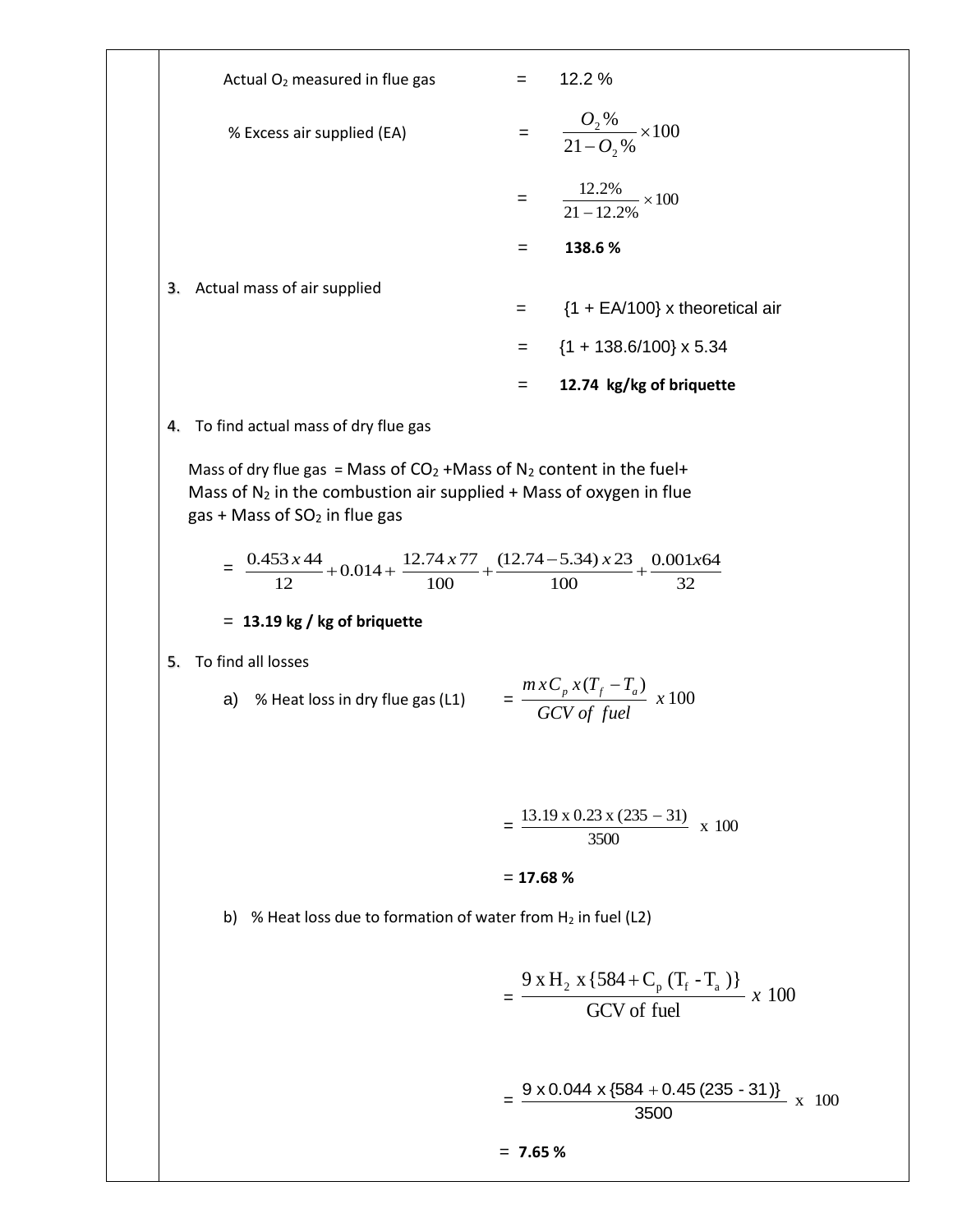$$
= \frac{M x \{584 + C_p (T_f - T_a)\}}{GCV \text{ of fuel}} x 100
$$

$$
= \frac{0.075 x \{584 + 0.45 (235 - 31)\}}{3500} x 100
$$

$$
= 1.45\%
$$

d) % Heat loss due to moisture in air (L4) = 
$$
\frac{AAS \ x \ humidity \ x \ C_p \ x (T_f - T_a)}{GCV \ of \ fuel} \ x \ 100
$$

$$
= \frac{12.74 \times 0.0204 \times 0.45 \times (235 - 31)}{3500} \times 100
$$

$$
= 0.682\%
$$

e) % Heat loss due to partial conversion of C to CO (L5)

$$
= \frac{\%CO \times C}{\%CO + \%CO_2} \times \frac{5654}{GCV \text{ of fuel}} \times 100
$$

$$
= \frac{0.0189 \times 0.453}{0.0189 + 8.5} \times \frac{5654}{3500} \times 100
$$

$$
= 0.162\%
$$

f) % Heat loss due to Ash (L6)

Gross Calorific Value of Ash = 800 kCal/kg

Amount of Ash in 1 kg of coal  $=$  0.08 kg/kg coal

Heat loss in bottom ash  $=$  0.08 x 800

= **64 kcal/kg of coal**

% Heat loss in bottom ash  $=$   $(64x 100) / (3500)$ 

= **1.83 %**

g) % Heat loss due to radiation & other unaccounted losses (L7) = 0.5% (given)

| HWG efficiency by indirect method | 100 - (L1+ L2+ L3+ L4+ L5+ L6+ L7) |
|-----------------------------------|------------------------------------|
|                                   |                                    |

 $= 100 - (17.685 + 7.65 + 1.45 + 0.682 +$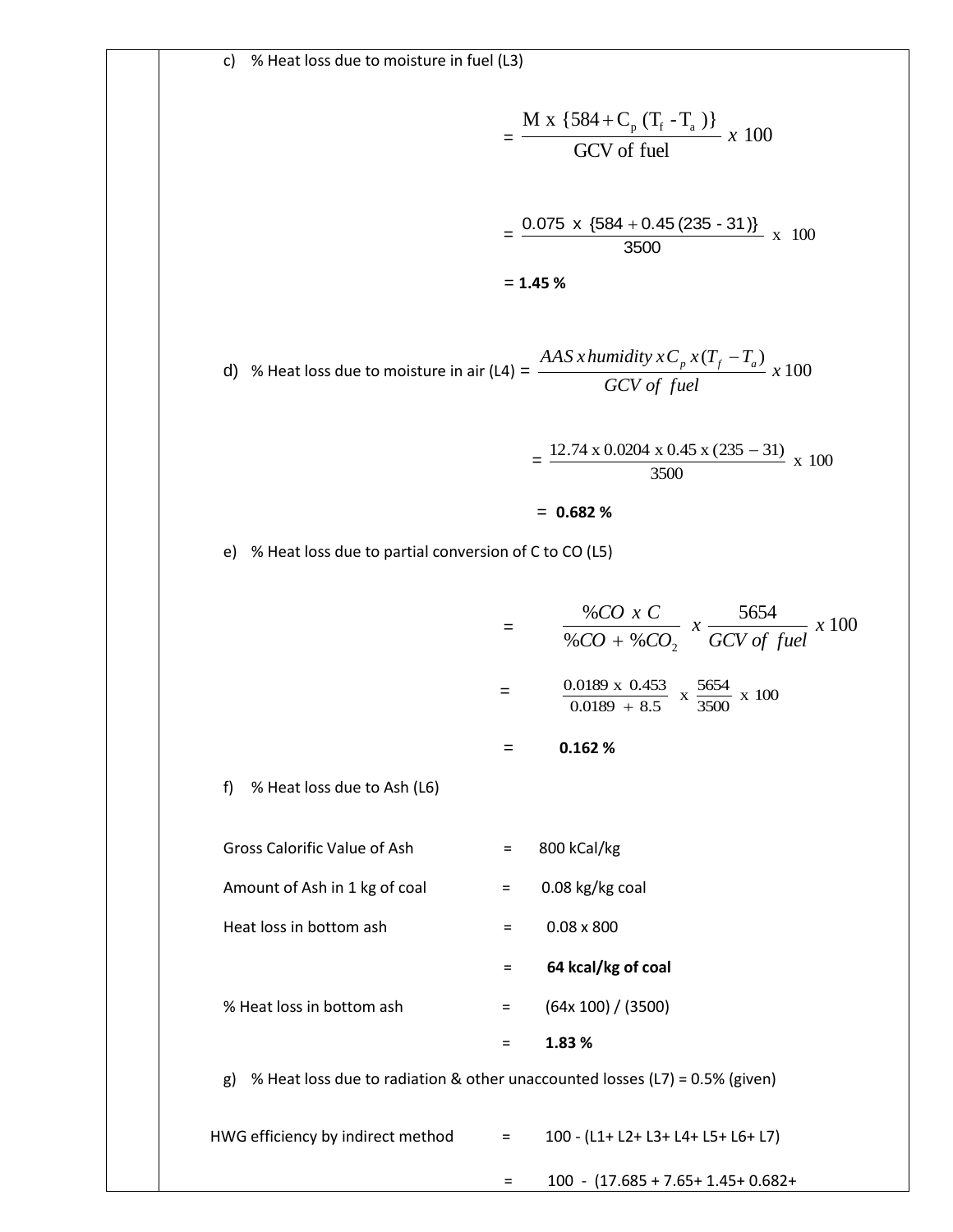|                                          |            | $0.162 + 1.83 + 0.5$                                                                                       |
|------------------------------------------|------------|------------------------------------------------------------------------------------------------------------|
|                                          | $=$        | 70.04 %                                                                                                    |
| Hot water circulation rate in $m^3/hr$ : |            |                                                                                                            |
| HWG efficiency %                         | $=$        | (Mass of hot water $\times$ C <sub>p</sub> $\times$ $\Delta$ T) $\times$ 100<br>Mass of fuel x GCV of fuel |
| Mass of hot water                        | $=$<br>$=$ | 375 x 3500 x 0.7004<br>$(145 - 110) x 1$<br>26265 kg/hr                                                    |
|                                          | $=$        | 26.265 $m^3$ /hr                                                                                           |

|                                                                                                              | In a process plant, the hot effluent having a flow rate of 63450 kg/hr at 80 $\degree$ C from the |                       |
|--------------------------------------------------------------------------------------------------------------|---------------------------------------------------------------------------------------------------|-----------------------|
| process is sent to a finned tube air cooled heat exchanger for cooling. The outlet temperature               |                                                                                                   |                       |
| of the effluent from the heat exchanger is 38 °C.                                                            |                                                                                                   |                       |
| Air at a temperature of 30 <sup>o</sup> C enters the heat exchanger and leaves at 60 <sup>o</sup> C. The fan |                                                                                                   |                       |
| develops a static pressure of 30 mmWC. The operating efficiency of the fan is 65 % and fan                   |                                                                                                   |                       |
| motor efficiency is 90 %. The plant operates for 5000 hours per year.                                        |                                                                                                   |                       |
| The management decided to replace the existing air-cooled heat exchanger with water-cooled                   |                                                                                                   |                       |
| Plate Heat Exchanger (PHE).                                                                                  |                                                                                                   |                       |
|                                                                                                              |                                                                                                   |                       |
|                                                                                                              |                                                                                                   |                       |
|                                                                                                              |                                                                                                   |                       |
|                                                                                                              |                                                                                                   |                       |
|                                                                                                              |                                                                                                   |                       |
|                                                                                                              |                                                                                                   |                       |
| Following are the relevant data:                                                                             |                                                                                                   |                       |
| <b>Existing:</b>                                                                                             |                                                                                                   |                       |
| Specific heat of air                                                                                         |                                                                                                   | $0.24$ kcal/kg $0C$   |
| Specific heat of hot effluent                                                                                |                                                                                                   | same as water         |
| Density of air                                                                                               | $\ddot{\phantom{a}}$                                                                              | $1.29 \text{ kg/m}^3$ |
| Proposed:                                                                                                    |                                                                                                   |                       |
| Cooling water pump efficiency                                                                                | $\ddot{\cdot}$                                                                                    | 75 %                  |
| Pump motor efficiency                                                                                        |                                                                                                   | 90 %                  |
| Effectiveness of water cooled heat exchanger                                                                 |                                                                                                   | 0.4                   |
| Cooling water inlet temperature                                                                              | $\ddot{\cdot}$                                                                                    | 25 <sup>0</sup> C     |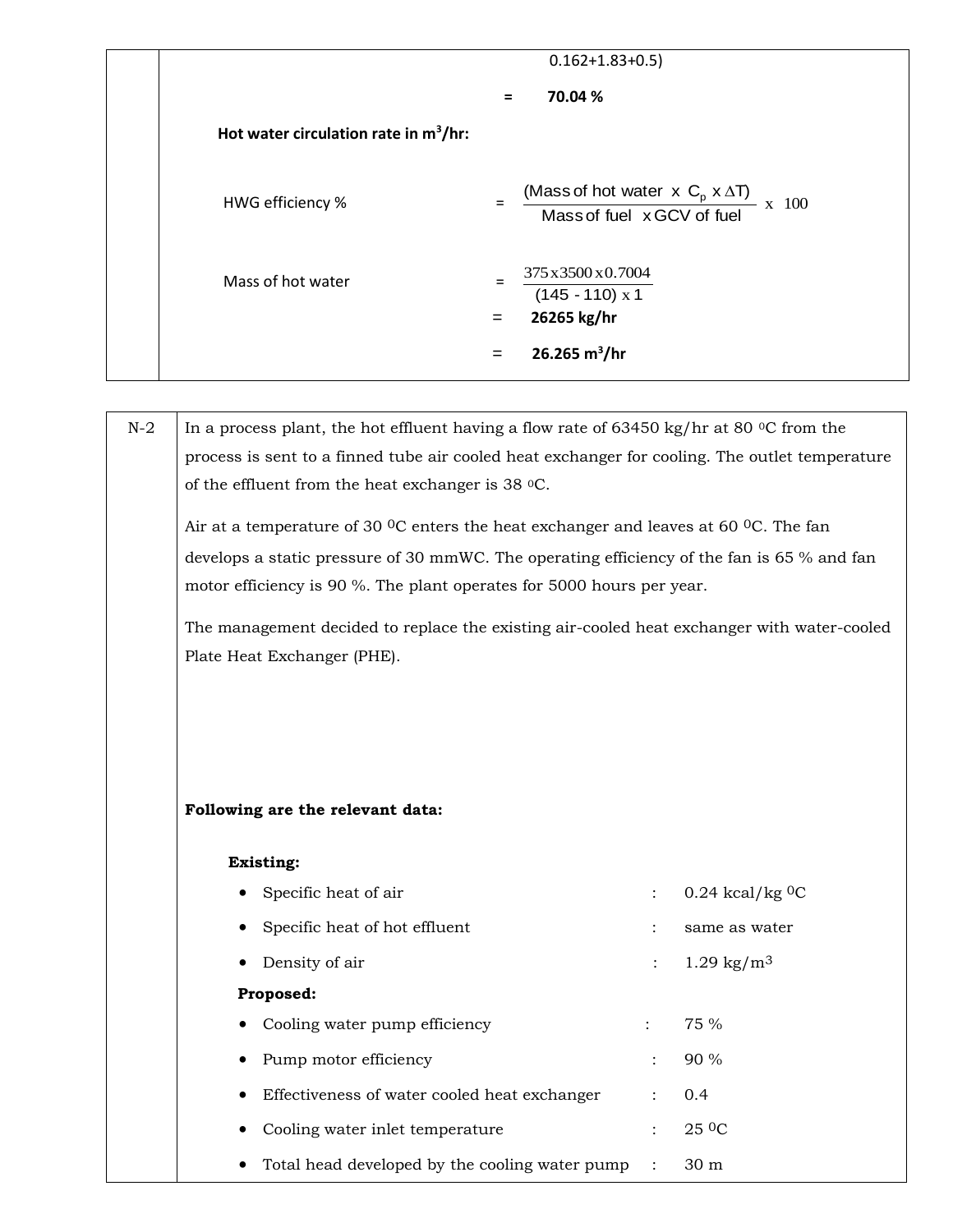|     | Over all heat transfer coefficient of PHE            | 23200 kcal/hr m <sup>2 0</sup> C<br>$\ddot{\phantom{0}}$                     |
|-----|------------------------------------------------------|------------------------------------------------------------------------------|
|     | <b>Calculate the following:</b>                      |                                                                              |
|     |                                                      | Annual energy savings due to replacement of existing air-cooled plate heat   |
|     |                                                      | exchanger by water cooled counter flow plate heat exchanger.<br>$(15$ Marks) |
|     | $\bullet$                                            | Area of the proposed water-cooled plate heat exchanger.<br>(5 Marks)         |
| Ans | Heat duty in hot fluid                               | $= M \times Cp_{hot} \times (Ti - To)$                                       |
|     |                                                      | $= 63450 \times 1 \times (80 - 38)$                                          |
|     |                                                      | = 2664900 kCal / hr                                                          |
|     | In a heat exchanger,                                 |                                                                              |
|     | Heat duty in hot fluid                               | = Heat duty in cold Air                                                      |
|     | Mass of the cold air                                 | $= 2664900 / (0.24 X (60-30))$                                               |
|     |                                                      | $= 370125$ kg/hr                                                             |
|     | <b>Existing System:</b>                              |                                                                              |
|     | Fan Shaft Power                                      | = Volume, $m^3/s$ X Static Pressure, mmWc                                    |
|     |                                                      | 102 X Fan Efficiency factor                                                  |
|     |                                                      | $(370125/$ $(3600x 1.29)$ ) x 30<br>$=$                                      |
|     |                                                      | 102 X 0.65                                                                   |
|     |                                                      | $= 36.06$ kW                                                                 |
|     | Motor Input Power                                    | $=$ 36.06/0.9 = 40.07 kW                                                     |
|     | <b>Proposed System:</b>                              |                                                                              |
|     | Effectiveness of water cooled heat exchanger = $0.4$ |                                                                              |
|     | Cold Water outlet temperature                        | $= T_{WQ}$                                                                   |
|     | Cold water inlet temperature                         | $= T_{wi}$                                                                   |
|     | Hot effluent inlet temperature                       | $= TEff.in$                                                                  |
|     | Hot effluent outlet temperature                      | $= Teff.out$                                                                 |
|     |                                                      | $T_{W0} - T_{Wi}$                                                            |
|     | Effectiveness                                        | $T_{Eff.in} - T_{Wi}$                                                        |
|     | <b>Cold Water Outlet</b>                             | $= (0.4 \times (80 - 25)) + 25$                                              |
|     |                                                      |                                                                              |
|     |                                                      | $= 47 °C$                                                                    |
|     | Mass flow rate of cooling water (M)                  | Heat duty in hot fluid                                                       |
|     |                                                      | $Cp \times (T_{W0} - T_{Wi})$                                                |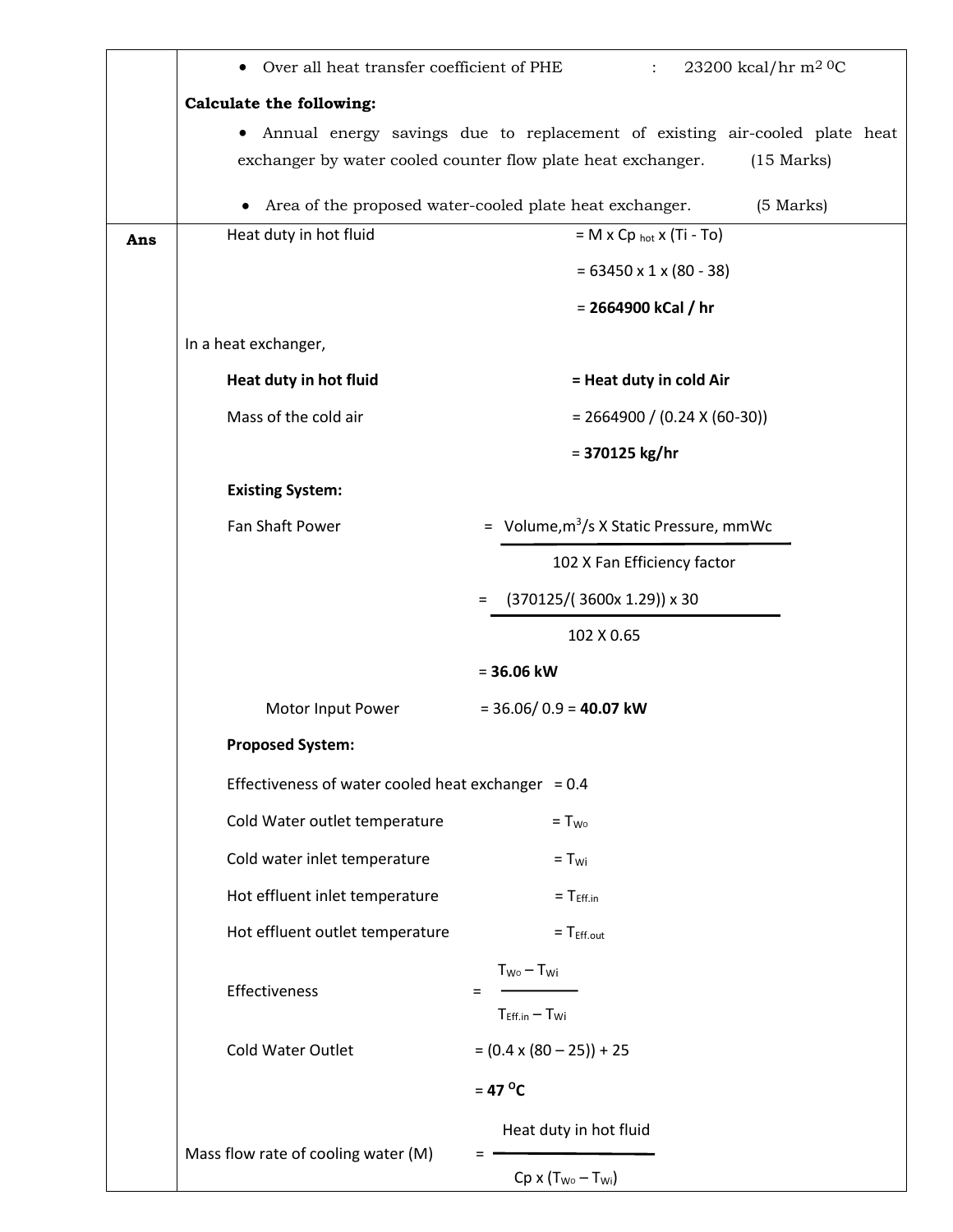|                                                             | 2664900<br>$=$                                                                                     |
|-------------------------------------------------------------|----------------------------------------------------------------------------------------------------|
|                                                             | $1 \times (47 - 25) \times 1000$                                                                   |
|                                                             | 121.13 $m^3/hr$<br>$=$                                                                             |
| Hydraulic Power Requirement for one Cooling Water Pump:     |                                                                                                    |
|                                                             | = (Flow in m <sup>3</sup> /hr x Head in m x Density in kg/m <sup>3</sup> x g in m/s <sup>2</sup> ) |
|                                                             | $(1000 \times 3600)$                                                                               |
|                                                             | $= (121.13 \times 30 \times 1000 \times 9.81)$                                                     |
|                                                             | $(1000 \times 3600)$                                                                               |
|                                                             | $= 9.9$ kW                                                                                         |
| Pump input Power Requirement                                | $= 9.9$ kW / 0.75                                                                                  |
|                                                             | $= 13.2$ kW                                                                                        |
| Pump Motor Input Power                                      | $= 13.2 / 0.9$                                                                                     |
|                                                             | $= 14.67$ kW                                                                                       |
| Thus savings                                                | = Power consumption by fans - Water Pumping Power                                                  |
|                                                             | $= 40.07 - 14.67$                                                                                  |
|                                                             | $= 25.4$ kW                                                                                        |
| Annual energy savings in kWh                                | = 25.4 kW x 5000 hrs                                                                               |
|                                                             | = 127000 kWh/annum                                                                                 |
| <b>Calculations for LMTD for Proposed counter flow PHE:</b> |                                                                                                    |
| LMTD for counter flow in PHE                                | $= \{(80-47) - (38-25)\} / \ln \{(80-47) / (38-25)\}$                                              |
|                                                             | $= 21.5 °C$                                                                                        |
|                                                             | Considering overall heat transfer coefficient (U) = 23200 kCal/hr $m^2$ <sup>0</sup> C             |
| Heat transfer Area                                          | $= Q / (U \times \Delta T_{\text{lmtd}})$                                                          |
|                                                             | = 2664900 /(23200 x 21.5) = 5.34 m <sup>2</sup>                                                    |

N-3 The schematic and operating data of a steam turbine cogeneration plant with a back pressure turbine is given below.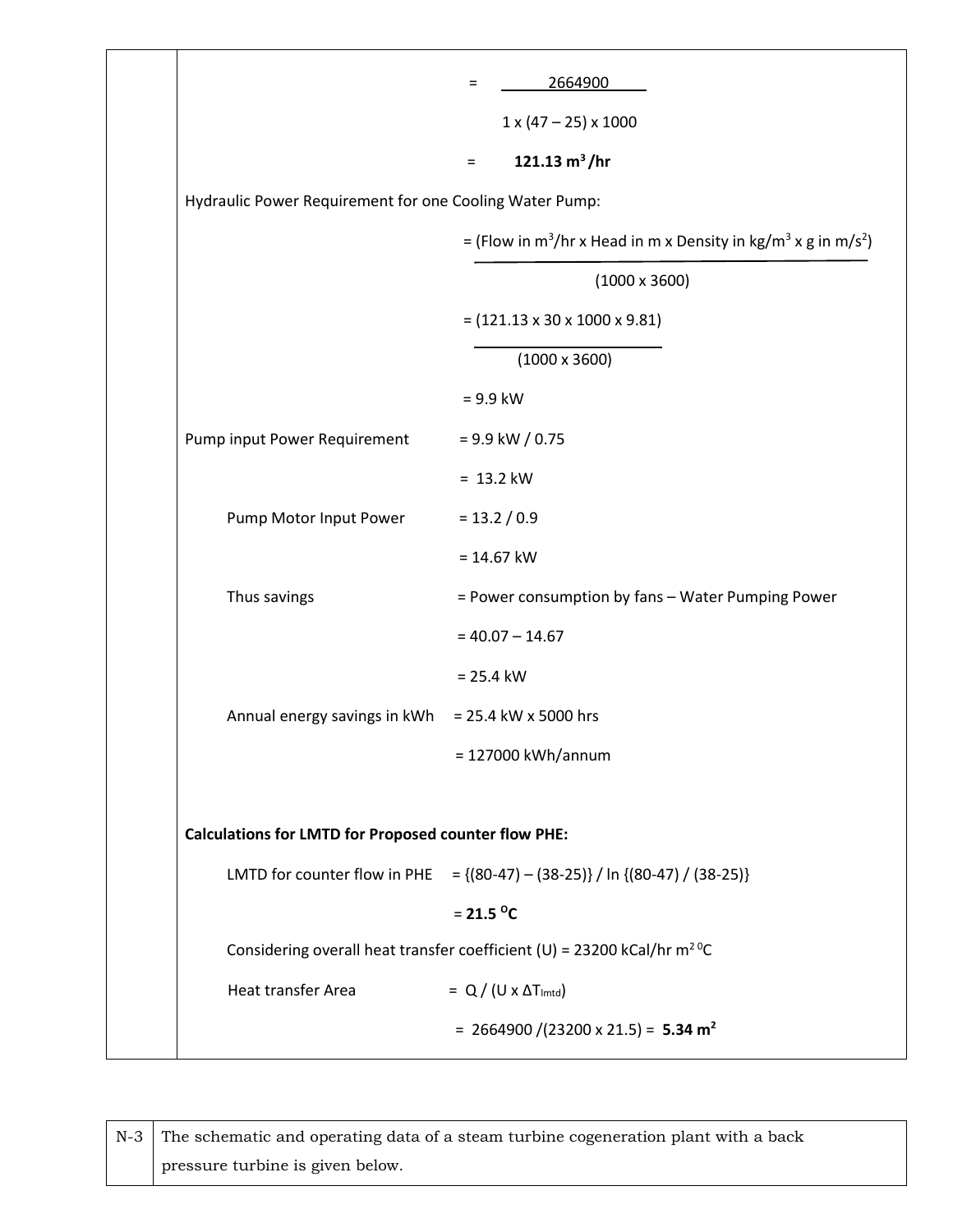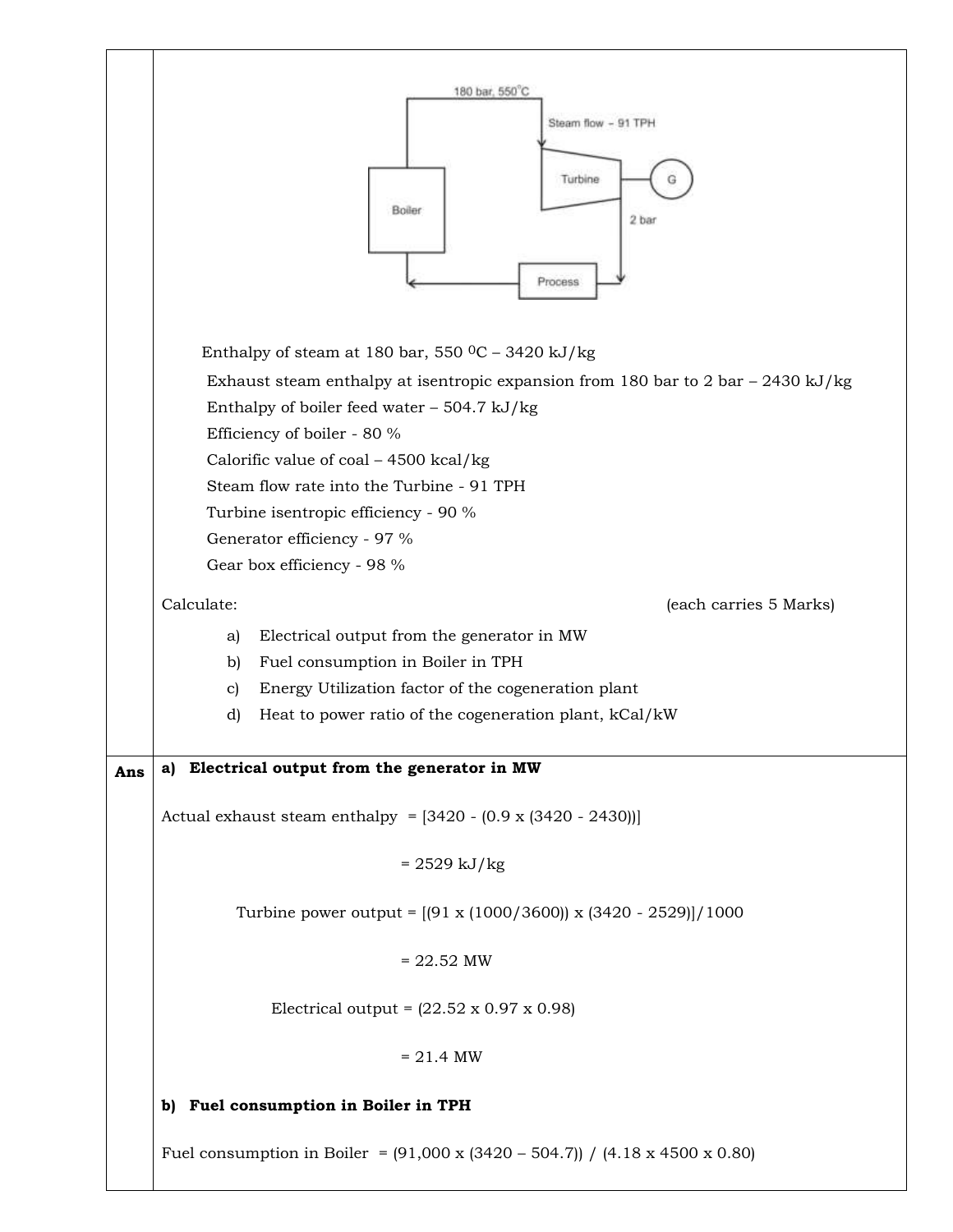|       |       | $= 17.6$ TPH                                                                                |              |
|-------|-------|---------------------------------------------------------------------------------------------|--------------|
|       | c)    | Energy Utilization factor of the cogeneration plant                                         |              |
|       |       | $= [(21,400 \times 860) + (91000 \times ((2529 - 504.7) / 4.18))]/(17,600 \times 4500)$     |              |
|       |       | $=$ [(1,84,04,000 + 44069689) / (7,92,00,000)]                                              |              |
|       |       | $= 0.79$                                                                                    |              |
|       |       | d) Heat to power ratio of the cogeneration plant, kCal/kW                                   |              |
|       |       |                                                                                             |              |
|       |       | Heat to power ratio, $kcal/kW =$<br>$= (91000 \times (2529 - 504.7)/4.18) / 21400$          |              |
|       |       | $= 2059$ kCal/kWh (or)                                                                      |              |
|       |       | $= 2.39$ kW <sub>thermal</sub> /kW <sub>electrical</sub>                                    |              |
| $N-4$ |       | Answer any ONE of the following                                                             |              |
| A)    |       | In the energy audit of a 6-stage Preheater (PH) section of a 4000 TPD (clinker) Cement kiln |              |
|       |       | operating at full load, the following were the field measurements taken.                    |              |
|       |       |                                                                                             |              |
|       | S.No. | Description                                                                                 | <b>Value</b> |
|       | 1.    | Reference temperature (°C)                                                                  | $\mathbf{0}$ |
|       | 2.    | Reference pressure and the Barometric pressure (mmWG)                                       | 10323        |
|       | 3.    | Average Dynamic Pressure (mmWC)                                                             | 17.1         |
|       | 4.    | Static Pressure at Fan Inlet (mmWC)                                                         | $-860$       |
|       | 5.    | Static Pressure at Fan outlet (mmWC)                                                        | $-16$        |
|       | 6.    | Temperature (°C)                                                                            | 328          |
|       | 7.    | Density of the PH Gas (NM <sup>3</sup> /kg), at reference condition                         | 1.422        |
|       | 8.    | Pitot Tube constant                                                                         | 0.854        |
|       | 9.    | Diameter of PH Duct (m)                                                                     | 3.2          |
|       | 10.   | Cp of PH Gas (kcal/kg <sup>o</sup> C)                                                       | 0.245        |
|       | 11.   | Power Input to the PH fan motor (kW)                                                        | 1812         |
|       | 12.   | PH fan Motor Efficiency (%)                                                                 | 95           |
|       | 13.   | GCV of coal (kcal/kg)                                                                       | 5600         |
|       | 14.   | <b>Annual Operating Hours</b>                                                               | 7300         |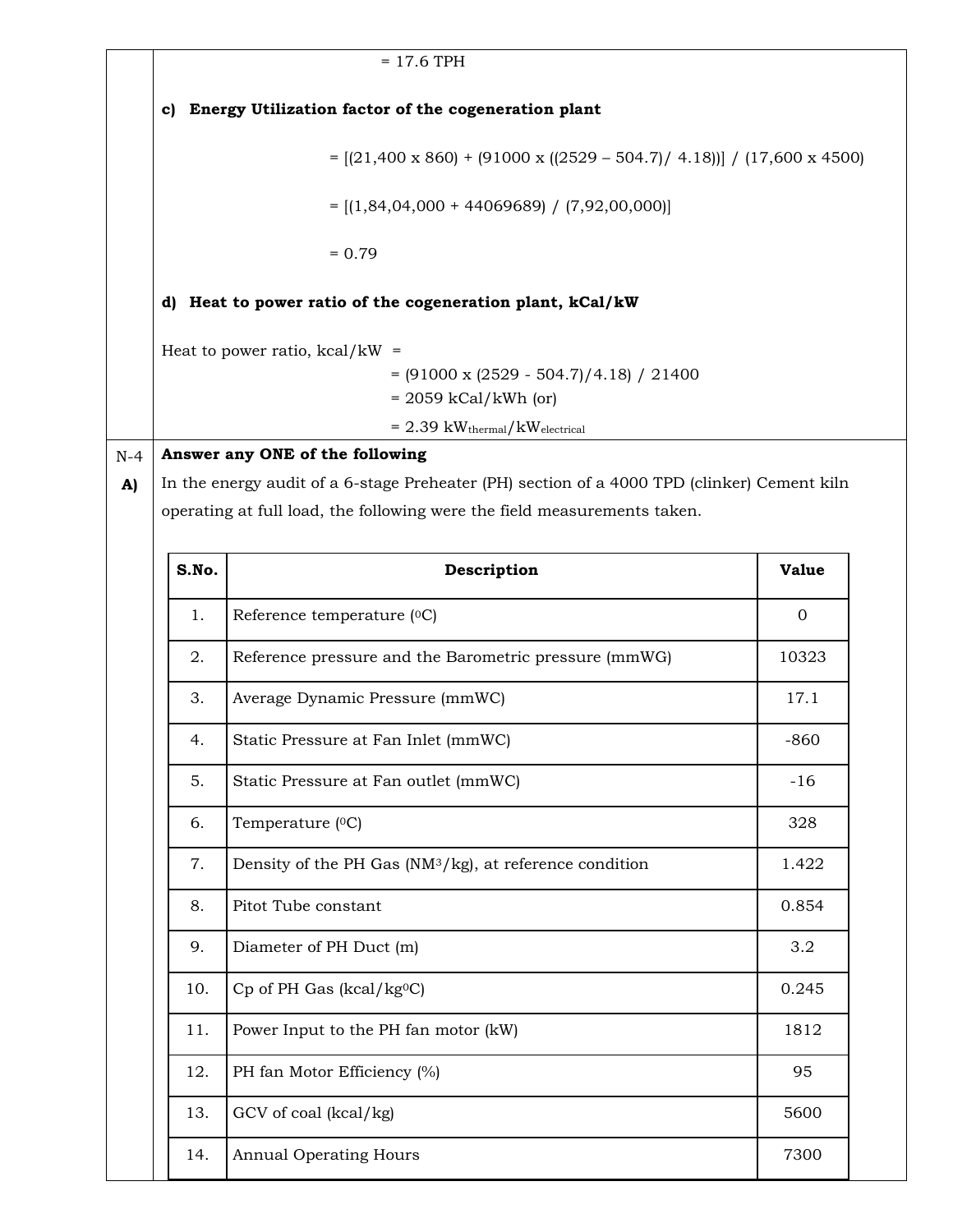| 15.                          | Cost of Coal (Rs./Ton)                                                                                                                                                                                                                                                                                                   |                                                                                                                                                                                         | 4836        |          |  |  |  |
|------------------------------|--------------------------------------------------------------------------------------------------------------------------------------------------------------------------------------------------------------------------------------------------------------------------------------------------------------------------|-----------------------------------------------------------------------------------------------------------------------------------------------------------------------------------------|-------------|----------|--|--|--|
|                              |                                                                                                                                                                                                                                                                                                                          |                                                                                                                                                                                         |             |          |  |  |  |
| a)                           |                                                                                                                                                                                                                                                                                                                          | Estimate the specific heat losses (kCal/kg clinker) carried away by PH gases.                                                                                                           | $(5$ Marks) |          |  |  |  |
| b)                           | Estimate the PH fan Efficiency.                                                                                                                                                                                                                                                                                          |                                                                                                                                                                                         | $(5$ Marks) |          |  |  |  |
| C)                           | modification in the PH cyclones.                                                                                                                                                                                                                                                                                         | Estimate the envisaged specific fuel savings (kCal/kg clinker), annual fuel savings and<br>annual monetary savings by reduction in PH gas temperature to 290 $\degree$ C by appropriate | $(5$ Marks) |          |  |  |  |
| d)                           | Estimate energy savings in fan power consumption in the proposed case where PH exit<br>temperature is reduced to 290 °C. Also consider the static pressure at the fan inlet will<br>reduce by 6 % from the present level due to PH modification (Fan and motor efficiency in<br>both the cases are same).<br>$(5$ Marks) |                                                                                                                                                                                         |             |          |  |  |  |
|                              |                                                                                                                                                                                                                                                                                                                          | a) Specific heat losses by PH gases (kCal/kg clinker)                                                                                                                                   |             |          |  |  |  |
| Ans                          | Density of gas at Present<br>operating Conditions (kg/m <sup>3</sup> )                                                                                                                                                                                                                                                   | $\rho_{t,p} = \rho_{\rm sp} \times \frac{10323^* - P_{\rm s}}{10323} \times \frac{273}{273 + t}$ kg/m <sup>3</sup><br>$= 1.422*(273/(273+328))*(10323-860)/10323)$ kg/m <sup>3</sup>    |             | 0.59     |  |  |  |
|                              |                                                                                                                                                                                                                                                                                                                          | Velocity = P <sub>t</sub> × $\sqrt{2g(\Delta P_{rms})_{avg}} / P_{t,p}$<br>m/sec                                                                                                        |             |          |  |  |  |
|                              | Velocity of PH Gas (m/s)                                                                                                                                                                                                                                                                                                 | = $0.854 * ((2 * 9.81 * 17.1/0.59))^{0.5}$                                                                                                                                              |             | 20.36    |  |  |  |
|                              | Area of the PH Duct $(m^2)$                                                                                                                                                                                                                                                                                              | $=$ Pi/ 4 $*$ D <sup>2</sup><br>$= 3.14 * (3.2^{2})/4$                                                                                                                                  |             | 8.04     |  |  |  |
| $(m^3/hr)$                   | Flow rate of the PH Gas                                                                                                                                                                                                                                                                                                  | = Area * Velocity<br>$= 8.04 * 20.36 * 3600 m^{3}/hr$                                                                                                                                   |             | 589299.8 |  |  |  |
| $(Nm^3/hr)$                  | Flow rate of the PH Gas                                                                                                                                                                                                                                                                                                  | = Flow rate of the PH Gas ( $m^3/hr$ ) x (0.59/1.422)<br>$=$ 589299.8 X (0.59/1.422)                                                                                                    |             | 244505.5 |  |  |  |
|                              | Specific PH Gas generation<br>$(\textsf{Nm}^3{}_{\textsf{PH gas}}/\textsf{kg}$ Clinker)                                                                                                                                                                                                                                  | = Flow rate of Ph gas ( $Nm^3/hr$ ) / Clinker Production<br>(kg/hr)<br>$= 244505.5 / ((4000x1000)/24)$                                                                                  |             | 1.467    |  |  |  |
| $(kg_{PH gas}/kg_{Clinker})$ | Specific PH Gas generation                                                                                                                                                                                                                                                                                               | = Specific PH Gas generation ( $Nm^3_{PH\,gas}/kg$ clinker) x 1.422<br>kg/Nm <sup>3</sup><br>$=1.467 \times 1.422$                                                                      |             | 2.086    |  |  |  |
|                              | Specific Heat Loss in existing<br>case (kcal/kg clinker)                                                                                                                                                                                                                                                                 | = m $C_p$ ( $T_{ph}$ - $T_{ref}$ .)<br>$=2.086*0.245*(328-0)$                                                                                                                           |             | 167.6    |  |  |  |
|                              |                                                                                                                                                                                                                                                                                                                          |                                                                                                                                                                                         |             |          |  |  |  |
|                              | b) PH fan efficiency                                                                                                                                                                                                                                                                                                     |                                                                                                                                                                                         |             |          |  |  |  |
| Air Power (kW)               |                                                                                                                                                                                                                                                                                                                          | = ((Q (m <sup>3</sup> /hr)/3600)x (P <sub>st</sub> (mmWC)))/102<br>$=(589299.8/3600)*(-16+860)/102$                                                                                     |             | 1354.5   |  |  |  |
| Fan Efficiency (%)           |                                                                                                                                                                                                                                                                                                                          | = Air power*100/(motor power *motor effi)<br>$= (1354.5*100)/(1812*0.95)$                                                                                                               |             | 78.7     |  |  |  |
|                              |                                                                                                                                                                                                                                                                                                                          |                                                                                                                                                                                         |             |          |  |  |  |
|                              | c) Envisaged fuel and monetary savings                                                                                                                                                                                                                                                                                   |                                                                                                                                                                                         |             | 148.21   |  |  |  |
|                              | Specific Heat Loss in the<br>$= M C_p (T_{ph-new}-T_{ref.})$<br>proposed case (Kcal/Kg Clinker)<br>$= 2.086 * 0.245 * (290-0)$                                                                                                                                                                                           |                                                                                                                                                                                         |             |          |  |  |  |
|                              | Fuel Savings (Kcal/Kg Cli                                                                                                                                                                                                                                                                                                | =old heat loss/kg cli- new heat loss/kg cli<br>$= 167.6 - 148.21$                                                                                                                       |             | 19.39    |  |  |  |
|                              | <b>Annual Fuel Savings</b>                                                                                                                                                                                                                                                                                               | =Clinker prod. * run hrs/yr* heat saving/kg cli / coal gcv                                                                                                                              |             | 4212.79  |  |  |  |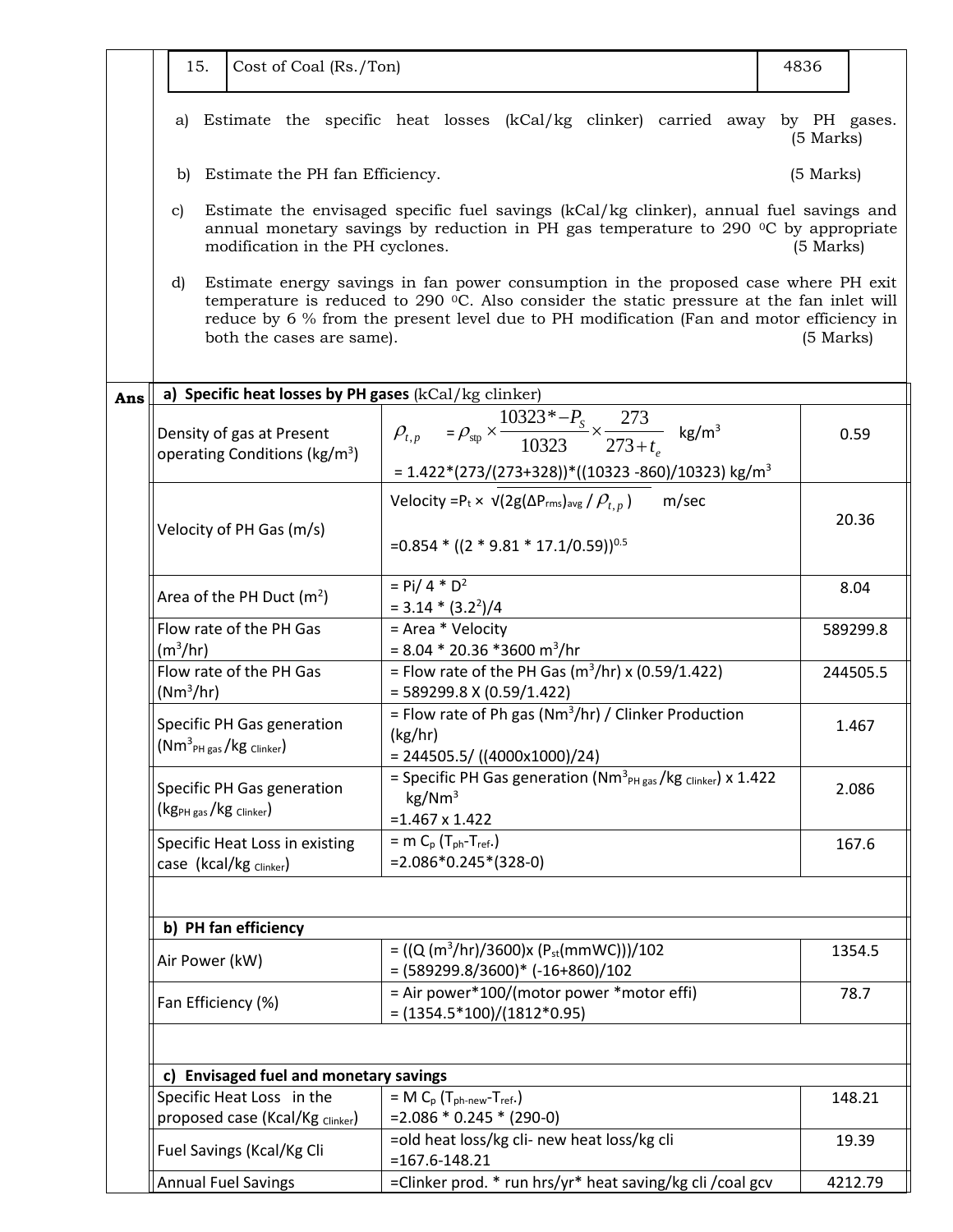|                                                                           | =166.67*7300*19.39/5600                                                                                                                          |          |
|---------------------------------------------------------------------------|--------------------------------------------------------------------------------------------------------------------------------------------------|----------|
| Annual Monetary savings (Rs.<br>Lakhs/yr)                                 | = fuel savings in tons * fuel cost in (Rs. Ton)<br>$=(4212.79 * 4836)/100000$                                                                    | 203.73   |
|                                                                           |                                                                                                                                                  |          |
| d) Fan energy savings                                                     |                                                                                                                                                  |          |
| Envisaged static pressure at<br>Fan Inlet after PH modification<br>(mmWC) | = 94% of Original Static pressure at Fan inlet (reduction in<br>Friction loss due to temperature reduction-given)<br>$= 94\% * 860$              | $-808.4$ |
| Envisaged Fan Flow after PH<br>modification                               | = Flow (Nm3/hr) * ((273+T <sub>ph-new</sub> )/273) * (10323/(10323+P <sub>st-new</sub> ))<br>$= 244505.5* ((273+290)/273)*(10323/(10323-808.4))$ | 547078.7 |
| Fan efficiency (%)                                                        | Already estimated above (considering the same)                                                                                                   | 78.7     |
| Fan motor Input power in the<br>proposed case (kW)                        | = ((Q (m <sup>3</sup> /hr)/3600)x (P <sub>st</sub> (mmWC)))/102<br>$= ((547078.7/3600)^* (-16+808.4))/(102*.787*.95)$                            | 1579     |
| Fan Power saving (kW)                                                     | =Fan power (old-new)<br>$= 1812 - 1579$                                                                                                          | 233      |
| Annual Energy saving (Lakh<br>kWh/yr)                                     | =(power saved $*$ Annual operating hrs)/10 <sup>5</sup><br>$= (233*7300)/10^{15}$                                                                | 17.01    |

# **OR**

| B)                                                                          | A 60 MW captive power plant (CPP) of a chemical plant has a coal fired Boiler, condensing |                                                      |
|-----------------------------------------------------------------------------|-------------------------------------------------------------------------------------------|------------------------------------------------------|
|                                                                             | steam Turbine and Generator. The CPP after meeting its auxiliary power consumption is     |                                                      |
|                                                                             | exporting power to the chemical plant. The operating data of CPP is as follows:           |                                                      |
|                                                                             |                                                                                           |                                                      |
|                                                                             | Generator output                                                                          | : 60 MW                                              |
|                                                                             | Auxiliary power consumption                                                               | 6 MW                                                 |
|                                                                             | Steam flow to the turbine                                                                 | 231 Tons/hr                                          |
|                                                                             | Steam inlet pressure and temperature                                                      | : 105 kg/cm <sup>2</sup> (a) and 480 <sup>0</sup> C  |
| Enthalpy of inlet steam at operating pressure and temperature : 793 kCal/kg |                                                                                           |                                                      |
|                                                                             | Enthalpy of feed water to boiler                                                          | : 130 kCal/kg                                        |
|                                                                             | Condenser exhaust steam pressure and temperature                                          | : 0.1 kg/cm <sup>2</sup> (a) and 45.5 <sup>0</sup> C |
|                                                                             | Enthalpy of water at operating pressure                                                   |                                                      |
|                                                                             | and temperature of condenser                                                              | : $45.5$ kCal/kg                                     |
|                                                                             | Latent heat of vaporisation of steam at operating                                         |                                                      |
|                                                                             | pressure and temperature of condenser                                                     | : $571.6 \text{ kCal/kg}$                            |
|                                                                             | Enthalpy of exhaust steam                                                                 | : 554 kCal/kg                                        |
|                                                                             | GCV of coal used                                                                          | : 4240 kCal/kg                                       |
|                                                                             | Efficiency of the boiler                                                                  | $: 86 \%$                                            |
|                                                                             | Based on the above data, calculate the following parameters of the power plant:           |                                                      |
|                                                                             | a) Gross Heat Rate                                                                        | (8 Marks)                                            |
|                                                                             | b) Net Heat Rate                                                                          | (3 Marks)                                            |
|                                                                             | Dryness fraction of exhaust steam<br>C)                                                   | $(2$ Marks)                                          |
|                                                                             | d) Condenser heat load                                                                    | (3 Marks)                                            |
|                                                                             | e) Specific coal consumption                                                              | $(2$ Marks)                                          |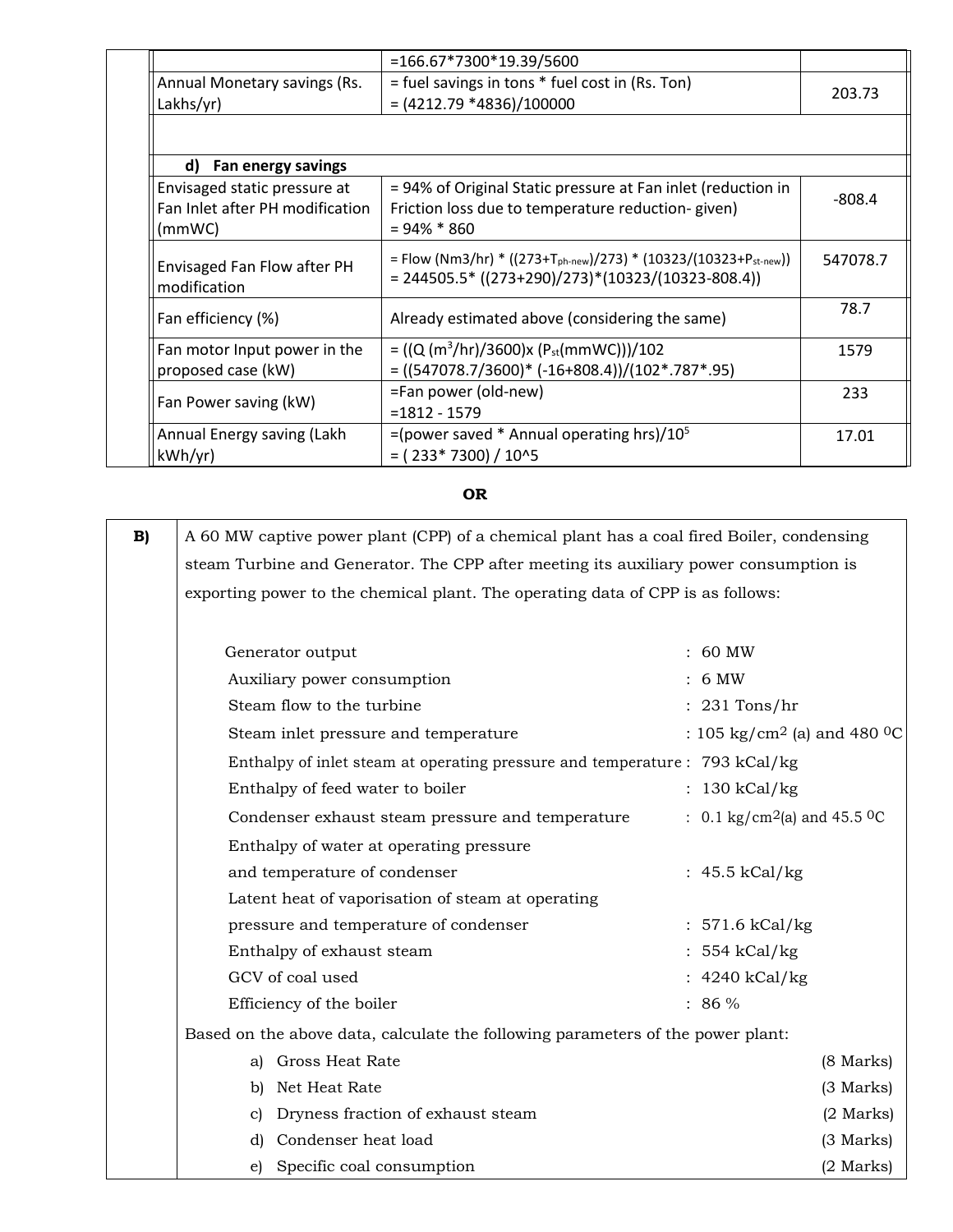|     | $\mathbf{f}$<br>Overall efficiency                                                                                | $(2$ Marks) |
|-----|-------------------------------------------------------------------------------------------------------------------|-------------|
|     |                                                                                                                   |             |
| Ans | (a) Gross heat rate                                                                                               |             |
|     | We have,                                                                                                          |             |
|     | Gross heat rate= Coal consumption (kg/hr) x GCV of coal (kcal/kg)                                                 |             |
|     | Generator output (kW)                                                                                             | $------(1)$ |
|     | Given<br>Coal consumption=?                                                                                       |             |
|     | GCV of coal=4240 Kcal/kg                                                                                          |             |
|     | Generator output= 60 MW<br>And                                                                                    |             |
|     | Boiler efficiency= Q (H-h)/ (q x GCV)                                                                             | $------(2)$ |
|     | Where, $Q =$ Quantity of steam generation (kg/hr)=231x1000                                                        |             |
|     | H= Enthalpy of steam (Kcal/kg) =793                                                                               |             |
|     | h=Enthalpy of boiler feed water (kcal/kg) =130<br>q=Coal consumption (kg/hr) =?                                   |             |
|     | Boiler efficiency=0.86                                                                                            |             |
|     | Substituting the given values in equation (2) we get,                                                             |             |
|     | $0.86 = (231 \times 1000 \times (793 - 130))$ / q x 4240<br>q= 42001 kg/hr                                        |             |
|     |                                                                                                                   |             |
|     | Substituting the calculated value of q in equation (1) we get,                                                    |             |
|     | Gross heat rate= (42001 x 4240) / (60x1000) = 2968 kCal / kWh                                                     |             |
|     | (b) Net heat rate                                                                                                 |             |
|     | We have, Net heat rate =<br>Gross heat rate                                                                       |             |
|     | 1-(% Auxiliary consumption/100)                                                                                   | $------(3)$ |
|     | Auxiliary consumption =6 MW                                                                                       |             |
|     | Generation= 60 MW<br>% Auxiliary consumption=(6/60) x 100 = 10%                                                   |             |
|     | Substituting the values in the equation (3) we get,                                                               |             |
|     | Net heat rate= 2968/(1-10/100)= 3298 kCal/KWh                                                                     |             |
|     | (C) Dryness fraction of exhaust steam                                                                             |             |
|     | We have,                                                                                                          |             |
|     | Enthalpy of exhaust steam = Enthalpy of feed water + Dryness fraction of steam x L.H. of vaporisation<br>of steam |             |
|     | Substituting the given values in the above, we get                                                                |             |
|     | 554= 45.5+ dryness fraction of steam x 571.6                                                                      |             |
|     | Dryness fraction of steam= (554-45.5)/571.6 = 0.889                                                               |             |
|     | (d)Condenser heat load                                                                                            |             |
|     | We have, heat load on condenser= Steam flow rate x L.H of vaporisation of steam x dryness fraction<br>of steam    |             |
|     | $= 231x 1000 x 571.6 x 0.889$                                                                                     |             |
|     | =117383.2 MCal/hr                                                                                                 |             |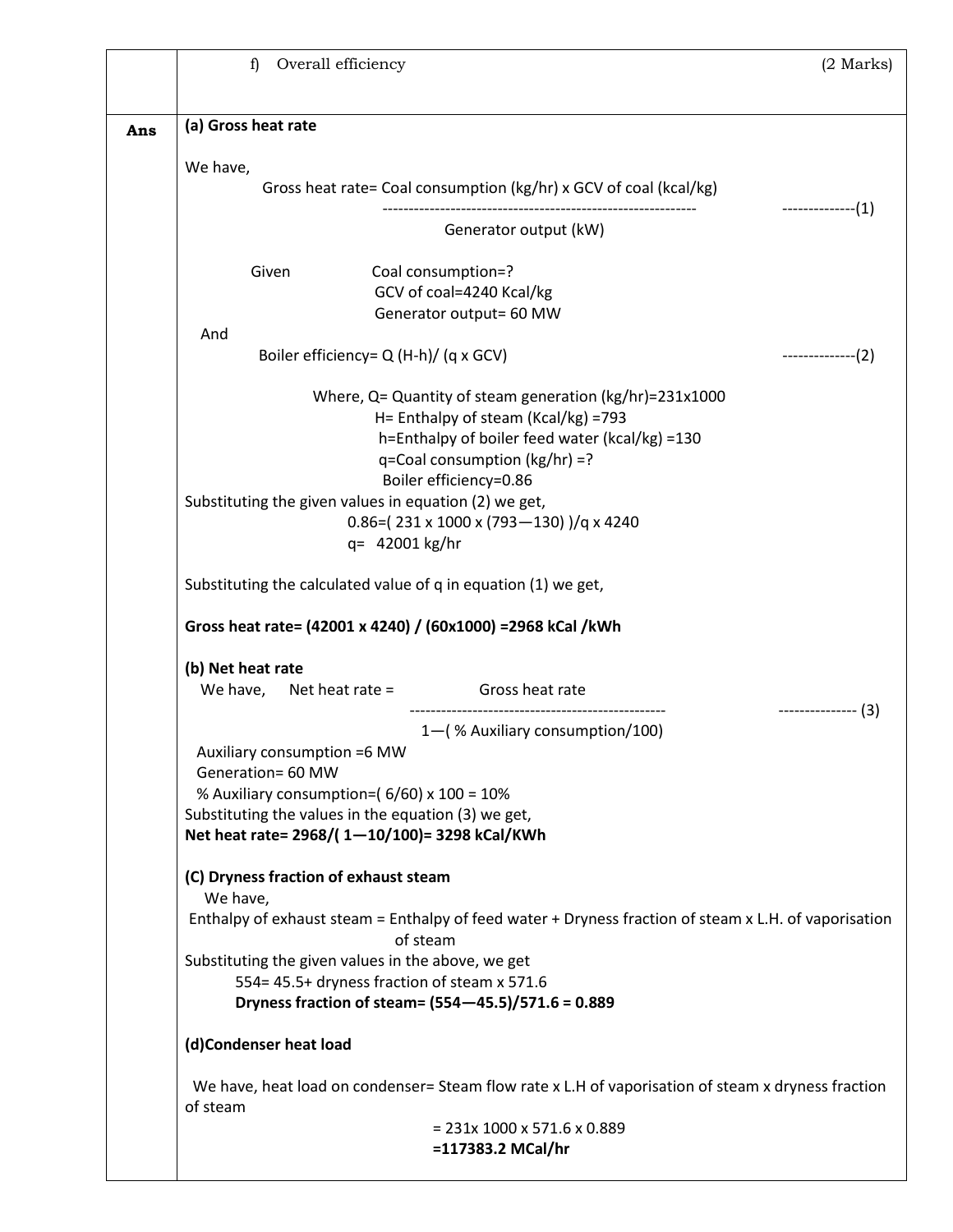| (e) Calculation of specific coal consumption                                                    |
|-------------------------------------------------------------------------------------------------|
| We have,                                                                                        |
| Specific coal consumption = Total coal consumption/Gross generation                             |
| $= 42001$ kg/hr / (60 x 1000) kW                                                                |
| $=0.7$ kg/kWh                                                                                   |
| (f) Calculation of overall efficiency of plant                                                  |
| Overall efficiency = 860/Gross heat rate, kCal/kWh ---------------------------(4)               |
| Substituting the values we get, $860/2968 = 28.98\%$ ~= 30%                                     |
| (OR)                                                                                            |
| Overall efficiency                                                                              |
| = (Generator Output, kW x 860 kCal/kWh) / (Mass flow rate of coal kg/hr x GCV of coal, kCal/kg) |
| $= (60 \times 1000 \times 860) / (42001 \times 4240)$                                           |
| $= 29.98\%$ ~= 30%                                                                              |

**OR**

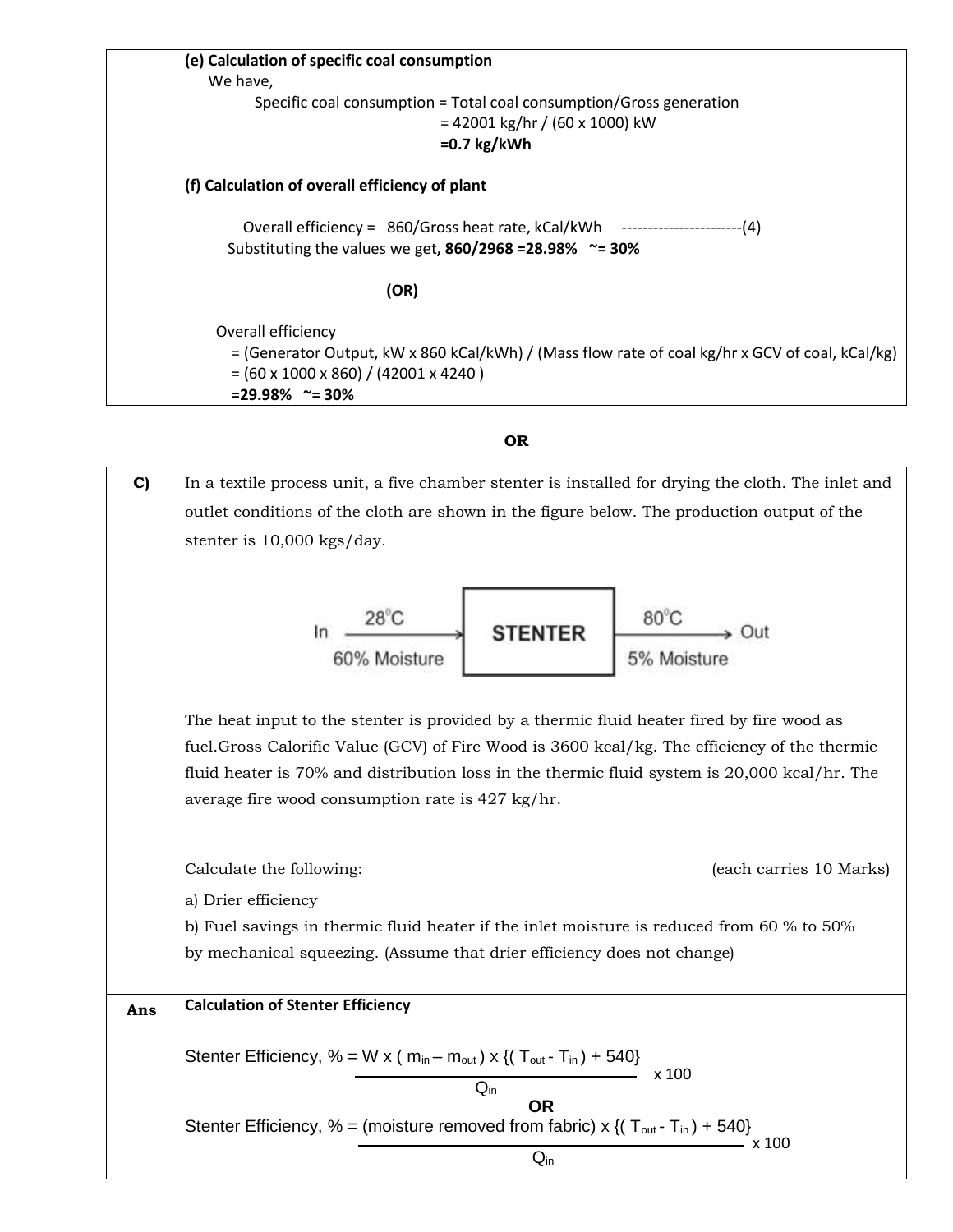Where,

W =Bone dry weight of the fabric, kg/hr

 $m_{in}$  = kg moisture / kg bone dry fabric at inlet

 $m<sub>out</sub> = kg moisture / kg bone dry fabric at outlet$ 

 $Q_{in}$  = Thermal energy input to the stenter (kCal/hr)

# **(a) Drier Efficiency**

Amount of moisture removed:

| Bone dry weight of fabric<br>Hence, Total weight of inlet fabric | $= (10,000 \times (95\%)) = 9500$ kg/day<br>$= (9500)/(0.4/1.0)$<br>$= 23,750$ kg/day |
|------------------------------------------------------------------|---------------------------------------------------------------------------------------|
|                                                                  |                                                                                       |

 $Inlet Moture weight$  =  $(23,750 - 9500)$ 

|                             | OR<br>$m_{in}$ = (14,250 kg/day) / (9500 kg/day)            |  |
|-----------------------------|-------------------------------------------------------------|--|
| Oral at Martatana and taket | $= 1.50$ kg/kg dry fabric<br>$\sim$ $\sim$ $\sim$<br>,,,,,, |  |

Outlet Moisture weight  $= 10000 - 9500$ 

= 500 kg/day

 $= 14,250$  kg/day

**OR**  $m_{\text{out}} = (500 \text{ kg/day}) / (9500 \text{ kg/day})$  $= 0.053$  kg/kg dry fabric

**Moisture removed from fabric in Stenter**

 $m_{in}$  -  $m_{out}$  = 1.5 – 0.053  $= 1.447$  kg/kg dry fabric W x ( $m_{in}$  -  $m_{out}$ ) = 9500 x 1.447 =13747 kg/day  $= 573$  kg/hr

**OR**

Moisture at I/L– moisture at O/L = (14,250-500)  $= 13,750$  kg/day = 573 kg/hr

> Heat required for removing the moisture =  $573 \times \{(80-28) + 540\}$  $= 3,39,216$  kcal/hr

|                                                   | Heat input to the Thermic Fluid $=$ (Firewood consumption rate x Calorific value x<br>thermic fluid heater efficiency)<br>$= (427 \text{ kg/hr} \times 3600 \text{ kcal/kg} \times 70\%)$<br>$= 10,76,040$ kcal/hr |
|---------------------------------------------------|--------------------------------------------------------------------------------------------------------------------------------------------------------------------------------------------------------------------|
| Heat input to the Drier<br>Stenter Efficiency (%) | $= 10,76,040 - 20,000 = 10,56,040$ kCal/hr<br>$=$ (Heat regd. for removing moisture / Heat input to the<br>stenter)                                                                                                |
|                                                   | $= (3,39,216 / 10,56,040) \times 100$<br>$= 32%$                                                                                                                                                                   |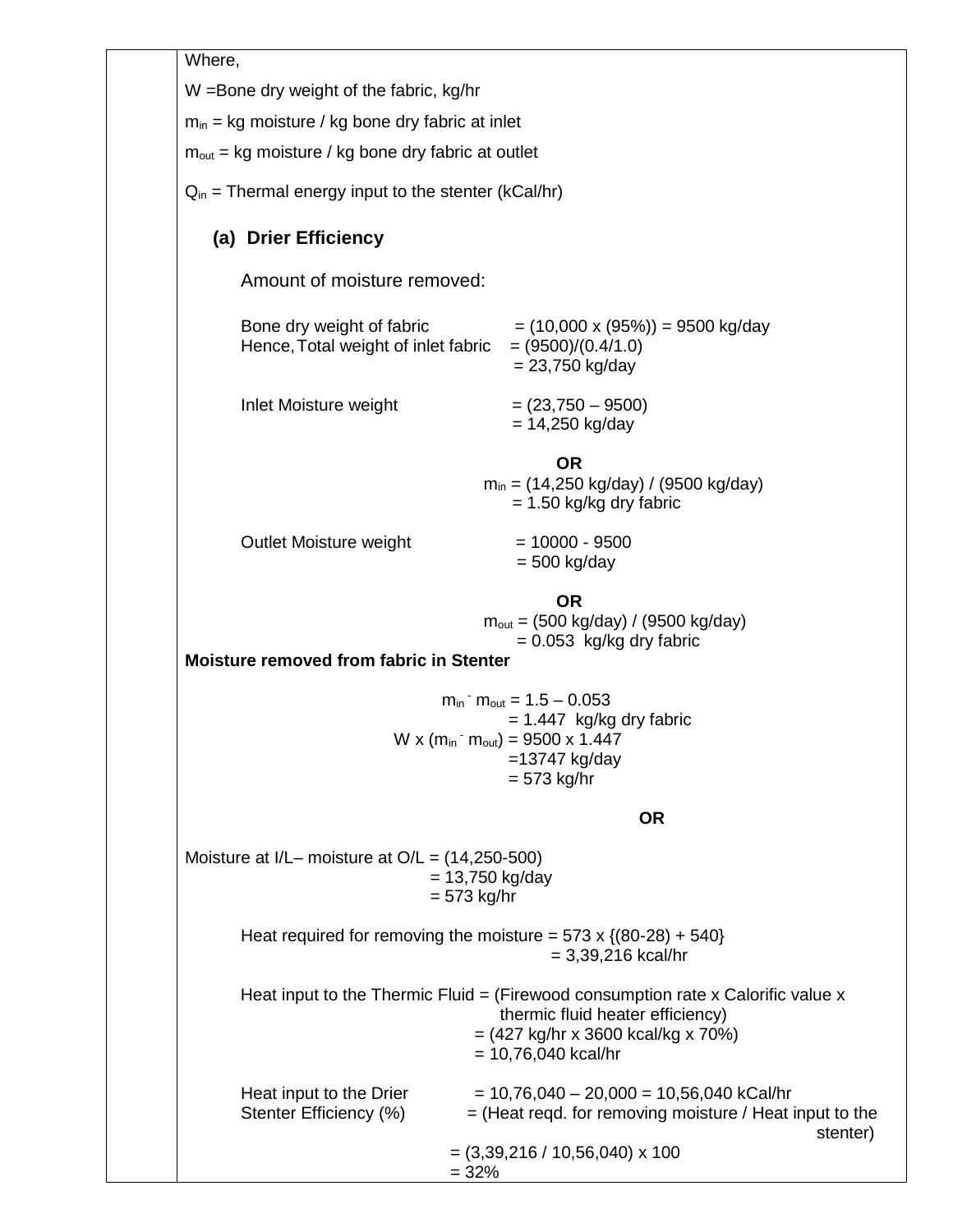

### **OR**

| D) | A building is currently using Vapour Compression Refrigeration (VCR) chillers for meeting                                                                                                                                                                                                                                                                                                                            |                      |                  |
|----|----------------------------------------------------------------------------------------------------------------------------------------------------------------------------------------------------------------------------------------------------------------------------------------------------------------------------------------------------------------------------------------------------------------------|----------------------|------------------|
|    | its cooling requirements. The following are the existing data pertaining to the building.                                                                                                                                                                                                                                                                                                                            |                      |                  |
|    | <b>Existing System:</b>                                                                                                                                                                                                                                                                                                                                                                                              |                      |                  |
|    | Total Power drawn from grid for the whole<br>$\bullet$                                                                                                                                                                                                                                                                                                                                                               |                      |                  |
|    | building including chiller loads                                                                                                                                                                                                                                                                                                                                                                                     | $\ddot{\phantom{0}}$ | 1300 kW          |
|    | Grid Power required for VCR                                                                                                                                                                                                                                                                                                                                                                                          |                      | 300 kW           |
|    | Building cooling load                                                                                                                                                                                                                                                                                                                                                                                                |                      | 7,56,000 kCal/hr |
|    | Cost of Grid Power                                                                                                                                                                                                                                                                                                                                                                                                   |                      | Rs.10/kWh        |
|    | The management proposes to install a natural gas engine with a Waste Heat Recovery<br>Boiler (WHRB), which will generate power as well as steam for an operating Vapour<br>Absorption Machine (VAM). A part of the total chilling load and power requirement of<br>the building is proposed to be met by this cogeneration system. The following are the<br>data for the proposed system.<br><b>Proposed System:</b> |                      |                  |
|    |                                                                                                                                                                                                                                                                                                                                                                                                                      |                      |                  |
|    | Total power generated from gas                                                                                                                                                                                                                                                                                                                                                                                       |                      |                  |
|    | engine co-gen plant                                                                                                                                                                                                                                                                                                                                                                                                  |                      | 1000 kW          |
|    | Gas engine efficiency                                                                                                                                                                                                                                                                                                                                                                                                |                      | 40 %             |
|    | Heat absorbed for steam generation                                                                                                                                                                                                                                                                                                                                                                                   |                      |                  |
|    | in WHRB (as a % of heat input to gas engine)                                                                                                                                                                                                                                                                                                                                                                         |                      | 21 %             |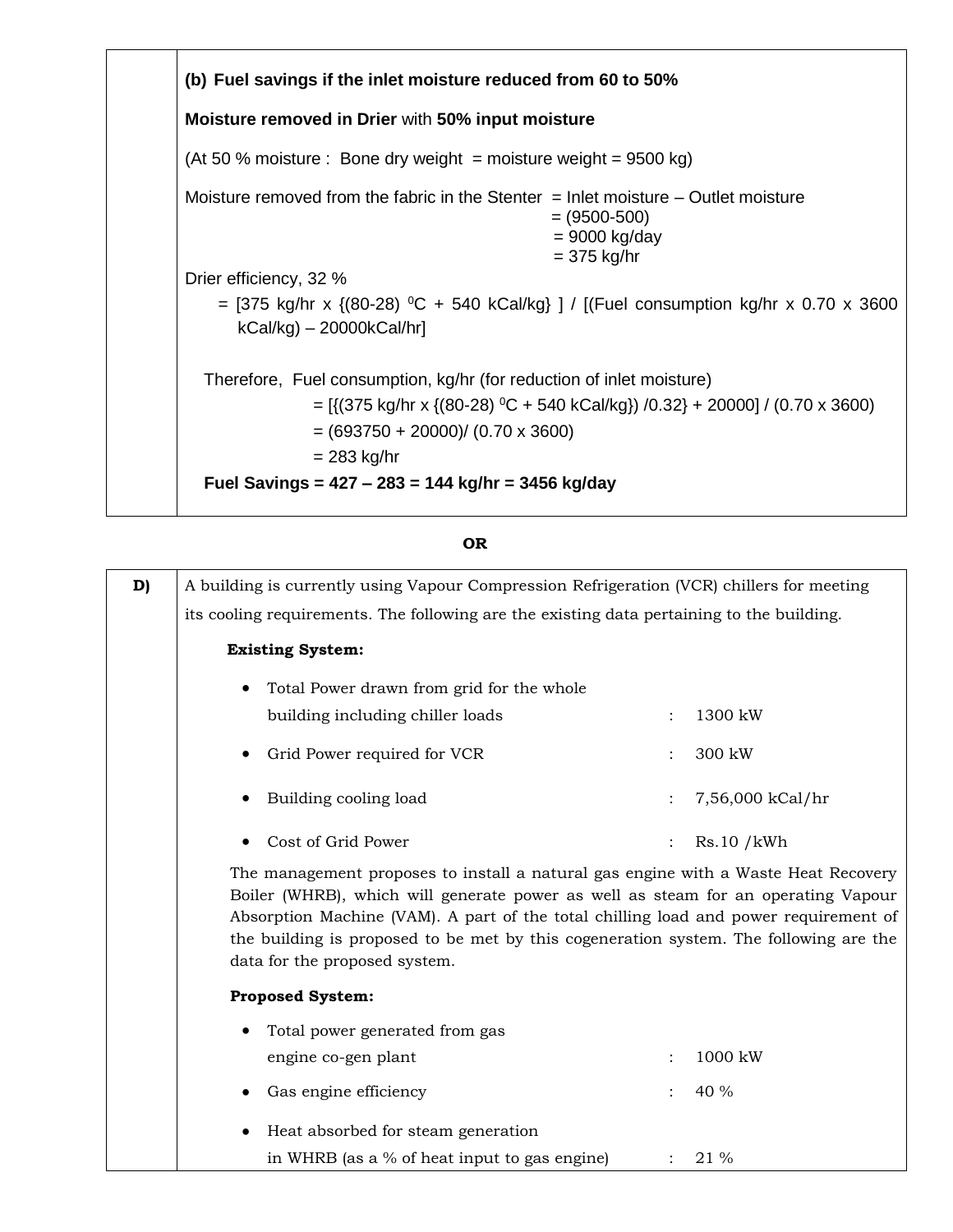|     | Specific steam consumption for VAM                                                                                                                                                                                                                                                                                         | $5 \text{ kg}/\text{TR}$                                                       |  |
|-----|----------------------------------------------------------------------------------------------------------------------------------------------------------------------------------------------------------------------------------------------------------------------------------------------------------------------------|--------------------------------------------------------------------------------|--|
|     | Calorific value of Natural Gas                                                                                                                                                                                                                                                                                             | $8500$ kcal/sm <sup>3</sup>                                                    |  |
|     | Cost of Natural Gas                                                                                                                                                                                                                                                                                                        | Rs.40/sm <sup>3</sup>                                                          |  |
|     | Annual operating hours<br>$\bullet$                                                                                                                                                                                                                                                                                        | 4000                                                                           |  |
|     | Total enthalpy of steam                                                                                                                                                                                                                                                                                                    | $660$ kCal/kg                                                                  |  |
|     | Feed water temperature to WHRB                                                                                                                                                                                                                                                                                             | 60 <sup>0</sup> C                                                              |  |
|     | <b>Calculate the following:</b>                                                                                                                                                                                                                                                                                            |                                                                                |  |
|     | Cost of generating one unit of electricity from the gas engine?                                                                                                                                                                                                                                                            | $(5 \text{ marks})$                                                            |  |
|     | TR generated from Vapour Absorption Chiller driven by WHRB generated steam?                                                                                                                                                                                                                                                |                                                                                |  |
|     |                                                                                                                                                                                                                                                                                                                            | $(5$ Marks)                                                                    |  |
|     |                                                                                                                                                                                                                                                                                                                            | Total energy cost of existing & proposed system and state whether the proposed |  |
|     | scheme is viable?                                                                                                                                                                                                                                                                                                          | $(10 \text{ marks})$                                                           |  |
| Ans | Cost of generating one unit of electricity from gas engine?<br>1.                                                                                                                                                                                                                                                          |                                                                                |  |
|     | <b>Fuel Consumption</b>                                                                                                                                                                                                                                                                                                    | $= 1000$ kW X 860 / (0.4 X 8500)<br>$= 252.94$ sm <sup>3</sup> /hr             |  |
|     | Cost per unit of electricity from gas engine = $(252.94 \text{ sm}^3/\text{hr} \times 40 \text{ Rs.} / \text{sm}^3)/1000 \text{ kW}$<br>= Rs.10.12/ kWh<br>TR generated from VAM driven by WHRB generated steam?<br>2.<br>Heat absorbed by WHRB for Steam generation = 21% x (252.94 x 8500)<br>٠<br>$= 451497.9$ kcal /hr |                                                                                |  |
|     |                                                                                                                                                                                                                                                                                                                            |                                                                                |  |
|     |                                                                                                                                                                                                                                                                                                                            |                                                                                |  |
|     | Amount of steam generated                                                                                                                                                                                                                                                                                                  | $= 451497.9/(660-60)$<br>$= 752.49$ kg/hr                                      |  |
|     | TR generated by VAM                                                                                                                                                                                                                                                                                                        | $= 752.49/5 = 150.49$ TR                                                       |  |
|     | 3. Techno-economic viability of the proposed scheme?                                                                                                                                                                                                                                                                       |                                                                                |  |
|     | Present cost of Electricity (Grid)                                                                                                                                                                                                                                                                                         | $= 1300 \times 10 = 13,000$ Rs./hr                                             |  |
|     | <b>Proposed Scheme</b>                                                                                                                                                                                                                                                                                                     |                                                                                |  |
|     | Cost of NG for Electricity                                                                                                                                                                                                                                                                                                 | = 252.94 sm <sup>3</sup> /hr X 40 Rs./ sm <sup>3</sup><br>$= 10,118$ Rs./hr    |  |
|     | TR required by the building                                                                                                                                                                                                                                                                                                | $= 756000/3024$<br>$= 250$ TR                                                  |  |
|     | Energy performance of chiller (VCR)                                                                                                                                                                                                                                                                                        | $= 300/250$<br>$= 1.2$ kW/TR                                                   |  |